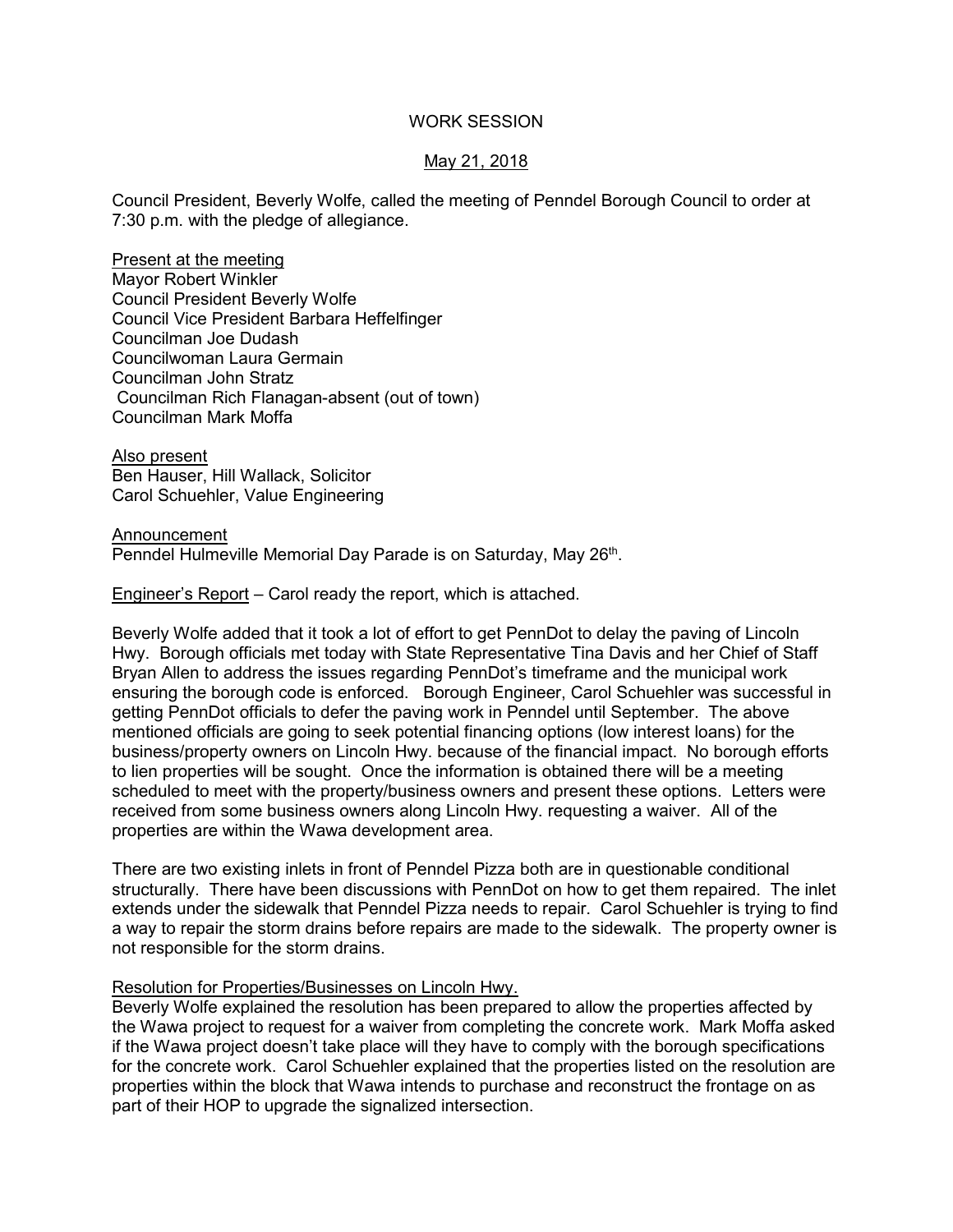Karen Flowers, 500 Hulmeville Avenue, asked if the same financial options will be available to the businesses that will possibly be doing the work later if the Wawa project falls through. Bev Wolfe responded that they will seek out the same options for them also.

Steve Lowe, 409 Cynthia Avenue, asked if the property owners affected by the Wawa have to do the work at a later date will they have to apply for a highway occupancy permit? Carol Schuehler responded that it will be the same as it is now for the concrete work. If they are repairing or replacing they will not need a HOP permit but will be responsible for pavement restoration.

Mike Smith asked if the handicapped ramps are going to be done. Carol explained that the intersections of Lincoln Hwy. and Durham Road and Lincoln Hwy. and Bellevue Avenue will be done under the Wawa project. The ramps other than those will not be done because that will require a HOP. It will be Penndot's responsibility when they repave the road. PennDot's ADA ramp contract for this year mostly involves the corners that Wawa is going to do. They have pulled most of Penndel's ramps because of the contract.

Amanda Mielich, 16 Oak Avenue, asked will the low percentage loan rates for businesses also be available to residents. President Wolfe said they will try to make them available for everyone.

Sam Simon, 126 Holly Avenue, asked about the ramps at the intersection at Lincoln Avenue. Carol responded that Penndot will be responsible for those ramps also.

MOTION BY JOHN STRATZ TO AMEND RESOLUTION #2018-10 BY ADDING: BE IT FURTHER RESOLVED, FOR ANY REASON THE WAWA PROJECT IS TERMINATED AND DISCONTINUED, THE NAMED PROPERTY OWNERS WILL HAVE 30 DAYS FROM THE DATE THE BOROUGH OFFICIALLY NOTIFIES EACH PROPERTY OWNER TO APPLY FOR A PERMIT WITH THE WORK COMPLETED WITHIN 90 DAYS. SECONDED BY MARK MOFFA. All ayes, motion carried.

MOTION BY JOHN STRATZ TO ADOPT RESOLUTION #2018-10 GRANTING A CONDITIONAL WAIVER FROM REQUIRED CURB AND OR/ SIDEWALK REPAIR AND RECONSTRUCTION FOR CERTAIN PROPERTY OWNERS CONNECTED WITH A PROPOSED WAWA BE IT FURTHER RESOLVED, FOR ANY REASON THE WAWA PROJECT IS TERMINATED AND DISCONTINUED, THE NAMED PROPERTY OWNERS WILL HAVE 30 DAYS FROM THE DATE THE BOROUGH OFFICIALLY NOTIFIES EACH PROPERTY OWNER TO APPLY FOR A PERMIT WITH THE WORK COMPLETED WITHIN 90 DAYS. SECONDED BY MARK MOFFA. All ayes, motion carried.

MOTION BY BARBARA HEFFELFINGER TO PAY PECO INVOICE DATED 5/18/18 IN THE AMOUNT OF \$175.78 FOR ELECTRIC AND GAS SERVICE AT 37 W. WOODLAND. SECONDED BY JOHN STRATZ. All ayes, motion carried.

MOTION BY BARBARA HEFFELFINGER TO PAY PECO INVOICE DATED 5/18/18 IN THE AMOUNT OF \$29.79 FOR RECREATION FIELD ELECTRIC. SECONDED BY JOHN STRATZ. All ayes, motion carried.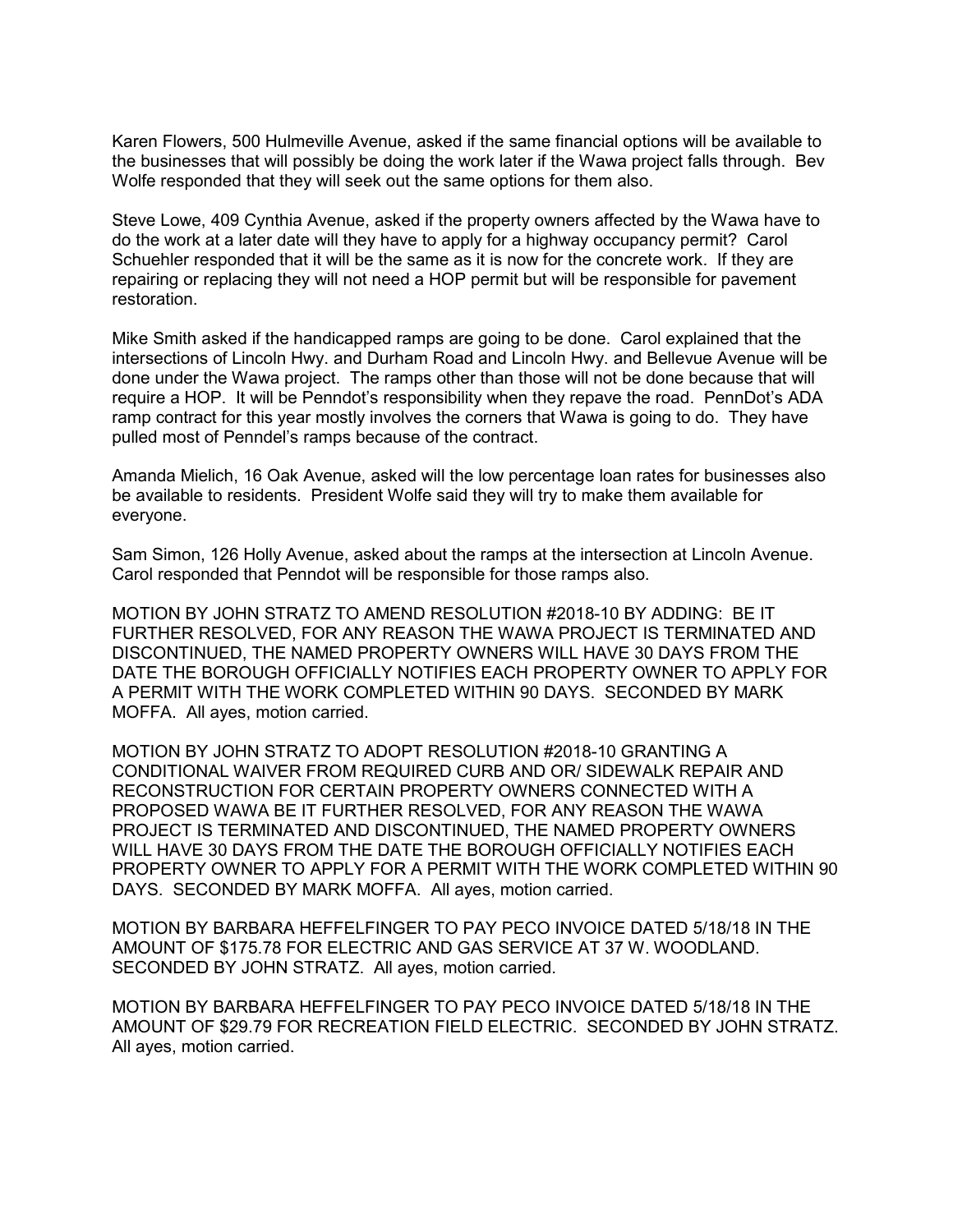## President's Report

There was a complaint regarding the mosquitos in Taddei Woods. We are going to look at the cost of larvae-ciding that the health department recommended. They have already sprayed the property this spring and will not be back until later in the summer.

#### Mayor's Report

Community Day is June 2nd .

Residents of Cynthia Avenue are planning a block party and the street being closed off to traffic. The Chief has been in contact with the residents regarding emergency vehicle entrances if necessary. Council received a list of neighbors' signatures approving the block party on May  $27<sup>th</sup>$  at 2:00 p.m. and requesting the street be closed off. It appears that every person that lives on the street has signed it except the owners of the vacant house. Solicitor reviewed the list and said he did not see block parties in the borough code and asked what the borough's past practice regarding them is. Council responded that they have approved them in the past individually as requested. Ben Hauser said as long as the emergency issues have been addressed that it was ok to consider for approval.

MOTION BY MARK MOFFA TO APPROVE THE BLOCK PARTY ON CYNTHIA AVENUE ON MAY 27, 2018 FROM 2:00 P.M. TO 8:00 P.M. SECONDED BY BARBARA HEFFELFINGER . The vote was 6 ayes, 0 nos and 1 abstention (Rich Flanagan). Motion carried.

Engineer's Report – Carol read the report, which is attached.

## Green Light Go Grant

Carol added that she was previously asked if pavement markings will be a part of the repaving project. They will replace the crosswalks and stop bars where they put down new pavement, which will be the Lincoln Hwy. approaches but they will not do the Hulmeville Avenue approaches.

Rich Flanagan asked regarding Option 1, on Carol's report, are ADA design-built ramps required and aren't the ADA ramps required anyway. Carol responded if the mast arms are changed they have to change the foundation of the mast arms and that involves concrete work. They are only required when a change is made. The PennDot representative told her that if they do the concrete work to change the foundation of the mast arm, that will generate having to do the concrete work on the accessible ramps. It would be part of the boroughs project to upgrade those mast arms and the expense of the borough. In Options 2, 3 and 4, the handicapped ramps do not have to be addressed. Mark Moffa asked if Carol was able to come up with any more options to utilize more of the grant funds because with the four options we miss out on approximately \$5,000.00. The other options were to do the other intersections at Lincoln Hwy. & Durham Road and Lincoln Hwy. & Bellevue Avenue, which were removed from the original grant application because of the Wawa project. Wawa will take care of those intersections.

Mike Smith, 127 DeHaven Avenue, asked if there was prior discussion to put a red light at Centre Street for the fire company to enter Lincoln Hwy. Barbara Heffelfinger responded that it was included in a grant application that was denied.

Karen Flowers, 500 Hulmeville Avenue, recalls there was something included in the Wawa project at the Hulmeville Avenue intersection. Carol Schuehler has seen the highway occupany plans and the conditions of approval and doesn't remember seeing anything about that. Beverly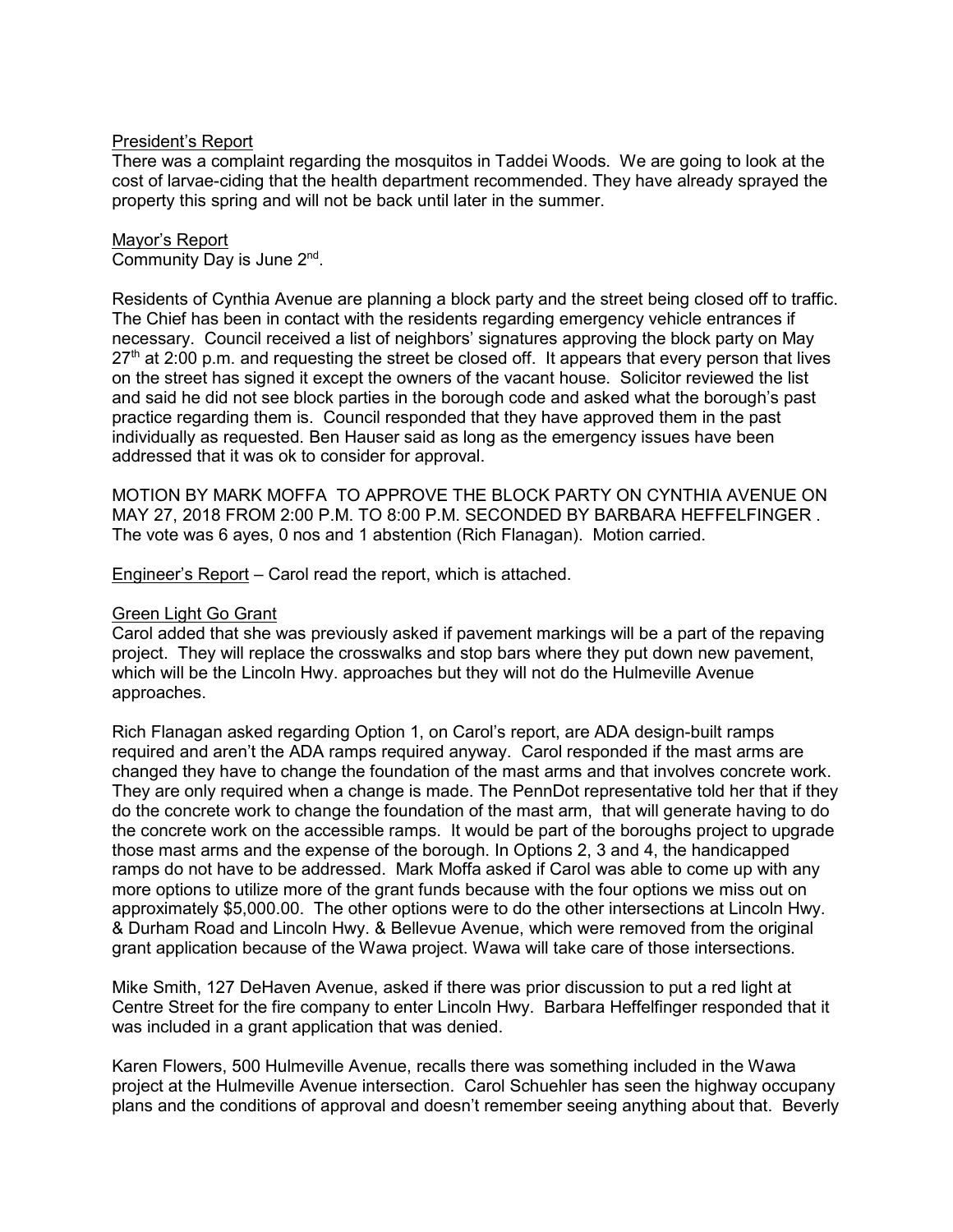Wolfe said that Wawa committed to give some funds to the borough for the police station but she will look the information to check.

Mike Smith asked if it is possible to look into upgrading the street lighting at the Lincoln Hwy. intersections at Bellevue Avenue, Hulmeville Avenue and Durham Road where the crossing guards are posted during the school year. Carol Schuehler said that it would be a completely separate application.

MOTION BY MARK MOFFA TO APPROVE OPTION 4 ON CAROL'S REPORT: OUR LADY OF GRACE FLASHING WARNING DEVICE LED UPGRADES, REPLACE ALL OF THE 8"/12" 3- SECTION VEHICULAR SIGNAL HEADS AT LINCOLN HWY & HULMEVILLE AVENUE & REPLACE THE EXISTING CROSSWALK AND STOP BARS (IN KIND) ESTIMATED COST IS \$15,108.00, \$7,554.00 TO THE BOROUGH. SECONDED BY JOHN STRATZ. All ayes, carried.

### Committee Reports

The new committee assignments were distributed to council.

### *Community Relations (Laura Germain):*

The newsletter was printed out and will be mailed by the end of the week. A new program for the borough, Penndel Play Dates, will be held during the day in the summer which will include a variety of activities then time at the playground. Laura Germain will provide snacks for the first session then ask interested people to sign up. It will be posted in the newsletter, website and face book page. The first date is July 10 from 10:00 a.m. to 11:00 a.m. and will continue through July and August. Barbara Heffelfinger and Beverly Wolfe said that Laura did a great job putting together the newsletter.

### *Recreation Field (Rich Flanagan):*

The recreation board chairman is going to contact Rich Schramm and Chief Perry regarding parking issues at the rec. field. They have been parking on the macadam, which is not permitted. That area is for police, fire and rescue vehicles and utility companies if needed. It is a breach of contract for that area to be used for parking. The Wildcats have been informed of the violation.

Playground mulch in the tot lot was budgeted (\$3,500) for this year. Bev asked the rec. board members at the meeting to look into purchasing mulch because it is needed.

Karen Flowers said the board is getting estimates to take down the dead trees hanging over the recreation field, another safety hazard. Barbara Heffelfinger contacted Middletown Township. They are going to come out and take a look at trees hanging over also.

John Stratz said he saw shredded tires at a playground in Maryland over the weekend. Other Council members said there are issues with chemicals and heat that are unfavorable.

#### New Business

MOTION BY BARBARA HEFFELFINGER TO RATIFY THE PROFESSIONAL SERVICES AGREEMENT WITH BARRY ISETT & ASSOCIATES INC. EFFECTIVE MAY 14, 2018. SECONDED BY JOHN STRATZ. All ayes, motion carried.

There is a 60 days termination clause in the agreement. They are currently working on revising our fee schedule to be comparable to other zoning and code enforcement companies'